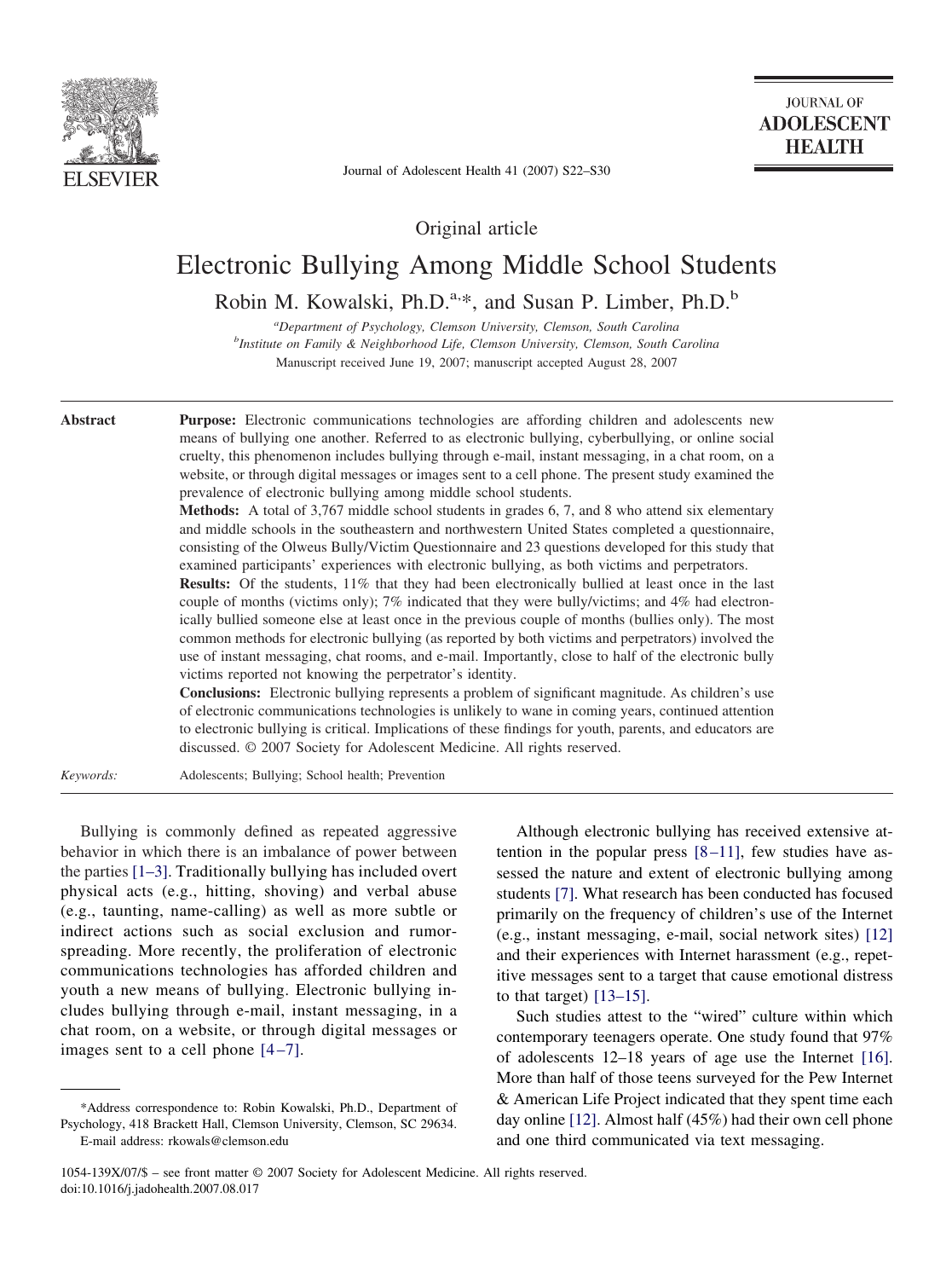There is debate as to whether high levels of Internet use interfere with psychological functioning. On the positive side, Internet use opens up the possibility for the development of new relationships and the easy maintenance of existing friendships [\[17–19\].](#page-8-0) On the negative side, Kraut et al. found higher levels of Internet use to be associated with higher levels of depression and loneliness [\[20\].](#page-8-0) Furthermore, one of the most compelling and arguably most dangerous aspects of the Internet is that it allows people to maintain their anonymity when communicating with others. Unfortunately people are more likely to communicate messages on the Internet that they would not say to another person's face [\[6\].](#page-7-0)

The potential threat of anonymity provided by the Internet is compounded by the fact that people cannot see the target's emotional reactions. Thus, reactions such as crying, which might lead people to realize that their comments have been carried too far or misinterpreted, are no longer visible [\[18,21,22\].](#page-8-0)

This is not to imply that all Internet use is bad, any more than school attendance is bad just because there is the potential for bullying at school. Indeed most people report positive experiences with the Internet [\[22\].](#page-8-0) However the Internet simply provides another forum by which people can aggress against one another.

Only a handful of studies have focused on electronic bullying. Perhaps the earliest study was an unpublished survey conducted by the National Children's Home in Great Britain [\[23\].](#page-8-0) Researchers defined electronic bullying as being bullied via mobile phone or personal computer. They surveyed 856 children and youth 11–19 years of age and found that 16% had been bullied via mobile phone text messaging, 7% via Internet chat rooms, and 4% through e-mail [\[23\].](#page-8-0) Ybarra and Mitchell interviewed 1,501 regular Internet users 10–17 years of age to compare characteristics of aggressors, targets, and aggressor/targets [\[22\].](#page-8-0) They were interested in the degree to which respondents had been victims of or had perpetrated online harassment or rude and threatening online comments. They found that 19% of the sample was involved in online aggression, 4% as online victims only, 12% as online aggressors only, and 3% as aggressor/targets only.

Although comparisons with traditional bullying seem logical, there are unique and particularly troubling aspects of electronic bullying. Unlike traditional bullying, electronic bullying can occur at any time, which may heighten children's perceptions of vulnerability. Electronic bullying messages and images also can be distributed quickly to a wide audience. The interactions that occur in virtual reality can affect the everyday reality that students experience elsewhere.

Although the scant research on electronic bullying is inconclusive, girls may be over-represented among both perpetrators and victims of electronic bullying. Research has consistently shown boys and men to be more likely to engage in direct forms of aggression (e.g., face-to-face

physical and verbal confrontations), whereas women and girls tend to engage in more indirect types of aggression (e.g., ostracism, gossip) [\[3,24\].](#page-7-0) Consistent with prevalence rates of indirect aggression among females, we expect more girls than boys to have experience with electronic bullying.

In sum, because so little is known about children's use of electronic technologies to bully each other, our study attempts to fill some of these gaps by examining age and gender differences in the nature and prevalence of electronic bullying among middle school-aged children and youth across the United States. This study represents one of the first large-scale studies to examine electronic bullying among middle school children in the United States.

#### **Methods**

#### *Participants*

Participants included 1,915 girls and 1,852 boys in grades 6, 7, and 8 who attended any of six elementary and middle schools in the southeastern and northwestern United States. The schools were selected because they were planning to begin a bullying prevention program after the collection of baseline data about bullying at their schools. [Table 1](#page-2-0) provides a description of the school locales, ethnicity of students, and socioeconomic status (SES) of students (as measured by the percentage of students eligible for free or reduced-cost lunches). All students in class on the day of the survey were invited to participate. Passive consent was obtained from parents. Parents received written notice from the school that their children would be participating in the survey and were invited to contact the school if they did not wish their children to participate. Treatment of human subjects was reviewed and approved by the Institutional Review Board of the authors' home institution.

#### *Measures*

Participants completed a questionnaire packet that included the 39-item Olweus Bully/Victim Questionnaire [\[25\]](#page-8-0) and a 23-item questionnaire that examined participants' experiences with electronic bullying. The Olweus Bully/Victim Questionnaire is a reliable and valid self-report measure of bullying that defines bullying for students and then assesses participants' experiences with bullying at school, as victims and as perpetrators [\[25,26\].](#page-8-0) Bullying is defined in the following way on the Olweus Bully/Victim Questionnaire:

We say that a student is being bullied when another student, or several other students do any of the following: say mean and hurtful things or make fun of him or her or call him or her mean and hurtful names; completely ignore or exclude him or her from their group of friends or leave him or her out of things on purpose; hit, kick, push, shove around, or lock him or her inside a room; tell lies or spread false rumors about him or her or send mean notes and try to make other students dislike him or her; and other hurtful things like that.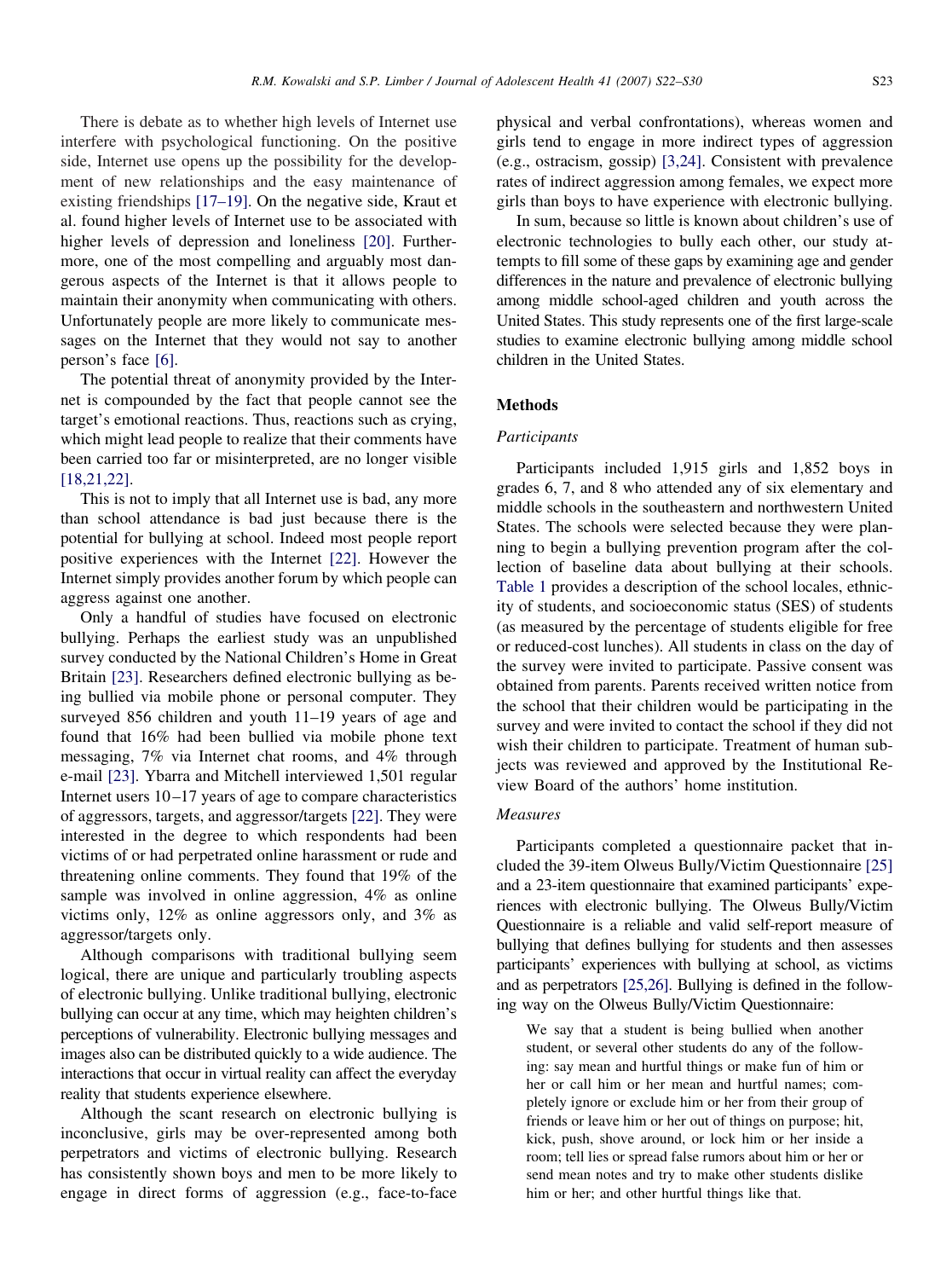| School   | Number of students<br>Grades<br>in school |           | Locale<br>in school                         |                        | % Eligible for free/<br>reduced-cost lunches |  |
|----------|-------------------------------------------|-----------|---------------------------------------------|------------------------|----------------------------------------------|--|
| School 1 | 920                                       | $6 - 8$   | Urban, fringe of large city (Southeast)     | White: 87.7%           | 12.1%                                        |  |
|          |                                           |           |                                             | Black: 1.4%            |                                              |  |
|          |                                           |           |                                             | Hispanic: 9.7%         |                                              |  |
|          |                                           |           |                                             | Asian: .9%             |                                              |  |
|          |                                           |           |                                             | American Indian: .1%   |                                              |  |
| School 2 | 1,521                                     | $6 - 8$   | Urban, fringe of large city (Southeast)     | White: 87.2%           | $6.0\%$                                      |  |
|          |                                           |           |                                             | Black: 8.2%            |                                              |  |
|          |                                           |           |                                             | Hispanic: 1.8%         |                                              |  |
|          |                                           |           |                                             | Asian: 1.2%            |                                              |  |
|          |                                           |           |                                             | American Indian: 0     |                                              |  |
| School 3 | 640                                       | $5 - 8$   | Large central city (Southeast)              | Not available          | Not available                                |  |
| School 4 | 1,185                                     | $7 - 8$   | Urban, fringe of large city (Southeast)     | White: 85.1%           | 18.9%                                        |  |
|          |                                           |           |                                             | Black: 5.1%            |                                              |  |
|          |                                           |           |                                             | Hispanic: 7.8%         |                                              |  |
|          |                                           |           |                                             | Asian $1.2\%$          |                                              |  |
|          |                                           |           |                                             | American Indian: .1%   |                                              |  |
| School 5 | 475                                       | $Pre-K-6$ | Urban, fringe of mid-sized city (Northwest) | White: 78.9%           | 14.1%                                        |  |
|          |                                           |           |                                             | Black: 2.5%            |                                              |  |
|          |                                           |           |                                             | Hispanic: 2.9%         |                                              |  |
|          |                                           |           |                                             | Asian: 3.3%            |                                              |  |
|          |                                           |           |                                             | American Indian: 12.2% |                                              |  |
| School 6 | 125                                       | $K-9$     | Rural (Northeast)                           | White: 84.8%           | 37.6%                                        |  |
|          |                                           |           |                                             | Black: 0               |                                              |  |
|          |                                           |           |                                             | Hispanic: .8%          |                                              |  |
|          |                                           |           |                                             | Asian: 0               |                                              |  |
|          |                                           |           |                                             | American Indian: 14.4% |                                              |  |

<span id="page-2-0"></span>Table 1 Descriptions of participating schools

*Source:* Institute of Education Sciences Common Core of Data for the 2004–2005 Schoolyear.

 $K =$  kindergarten.

When we talk about bullying, these things happen repeatedly, and it is difficult for the student being bullied to defend himself or herself. We also call it bullying, when a student is teased repeatedly in a mean and hurtful way. But we do not call it bullying when the teasing is done in a friendly and playful way. Also it is not bullying when two students of about equal strength or power argue or fight.

The 23-item Electronic Bullying Questionnaire is a selfreport measure that was developed for the purpose of this study and was patterned in part after the Olweus Bully/ Victim Questionnaire. Like the Olweus measure, it included questions about participants' experiences with bullying both being bullied by and bullying others. Key questions included, "How often have you been bullied electronically in the past couple of months?" and "How often have you electronically bullied someone in the past couple of months?" We defined electronic bullying as "bullying through e-mail, instant messaging, in a chat room, on a website, or through a text message sent to a cell phone." Also included were items examining how the electronic bullying occurred (e.g., "Has anyone made fun of you or teased you in a hurtful way through e-mail, instant messaging, in a chat room, on a website, or through a text message sent to your cell phone?"), the electronic venue through

which the electronic bullying occurred (e.g., "I was bullied through an e-mail message"), and by whom they were electronically bullied (e.g., "Another student at school?"). With the exception of the yes/no questions asking about the source of the electronic bullying, prevalence questions were answered using the five-point response format used in the Olweus Bully/Victim Questionnaire (i.e., it hasn't happened in the past couple of months; only once or twice; two or three times a month, about once a week, several times a week).

#### *Procedure*

Participants completed the Olweus Bully/Victim Questionnaire (which included demographic items assessing grade and gender), followed by the 23-item Electronic Bullying Questionnaire.

### **Results**

#### *Prevalence of electronic bullying*

We divided students into four groups: those who had been electronically bullied at least once in the last 2 months (victims only), those who had electronically bullied others (bullies only), those who had both been electronically bullied and also had electronically bullied others (bully/vic-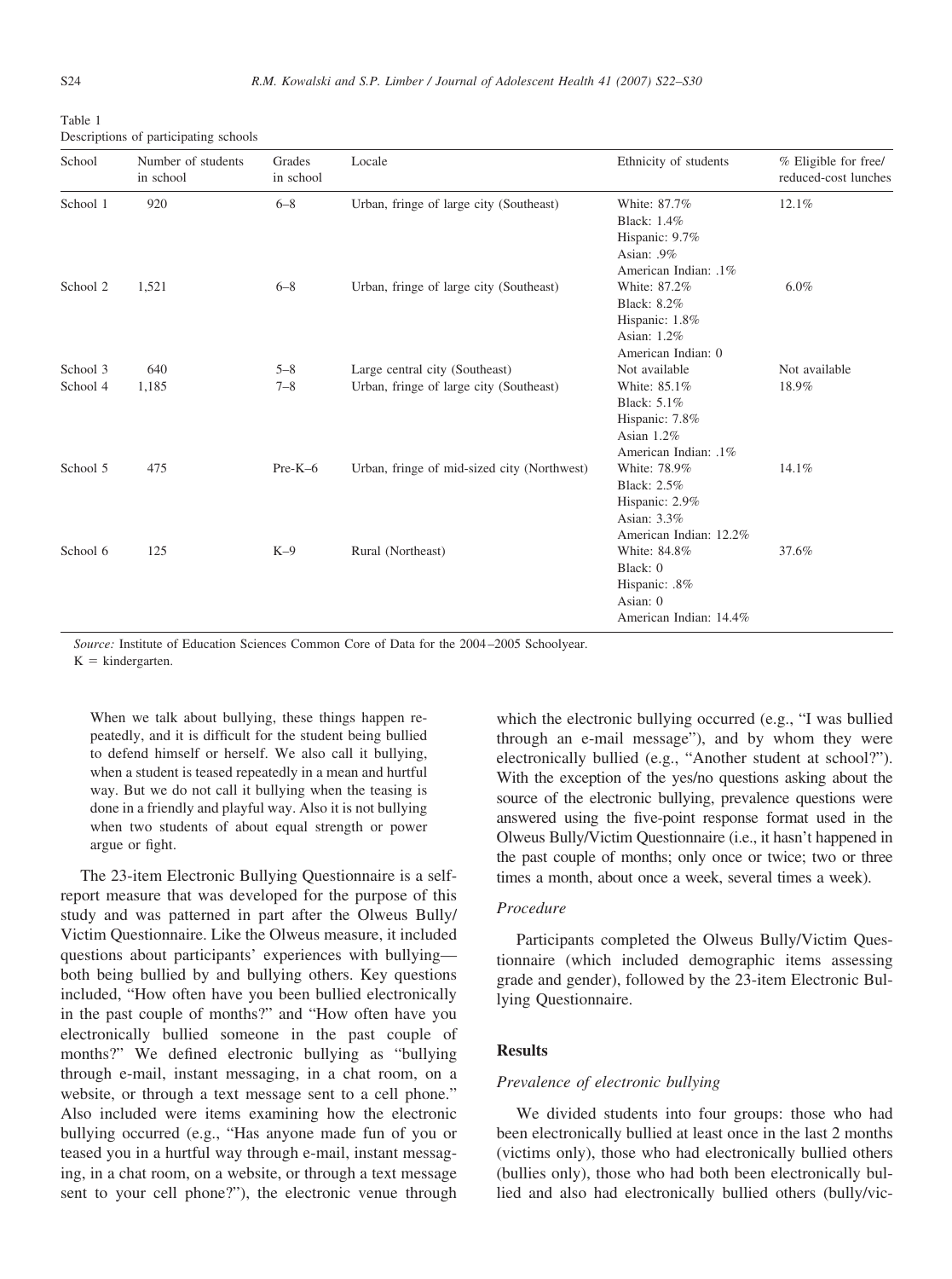Table 2 Frequency of electronic bullying (at least once), by gender and grade

|                | Girls           |                 |               |               | <b>Boys</b>     | Total G/B       |                 |              |               |
|----------------|-----------------|-----------------|---------------|---------------|-----------------|-----------------|-----------------|--------------|---------------|
|                | 6 <sup>th</sup> | 7 <sup>th</sup> | <b>Rth</b>    | Total         | 6 <sup>th</sup> | 7 <sup>th</sup> | 8 <sup>th</sup> | Total        |               |
| Victims        | 41 $(8.5\%)$    | 114(16.7%)      | $127(18.2\%)$ | $282(15.1\%)$ | 38 (7.9%)       | 53 (7.7%)       | $34(5.4\%)$     | $125(7.0\%)$ | $407(11.1\%)$ |
| <b>Bullies</b> | $8(1.7\%)$      | $33(4.8\%)$     | $27(3.9\%)$   | 68 (3.6%)     | $19(4.0\%)$     | $26(3.8\%)$     | $38(6.1\%)$     | 83 (4.6%)    | $151(4.1\%)$  |
| Bully/victims  | $20(4.1\%)$     | $64(9.4\%)$     | 93 (13.3%)    | $177(9.5\%)$  | $12(2.5\%)$     | $34(4.9\%)$     | $25(4.0\%)$     | $71(4.0\%)$  | 248 (6.8%)    |
| Not involved   | 414 (85.7%)     | 473 (69.2%)     | 452 (64.7%)   | 1339 (71.8%)  | 412 (85.7%)     | 574 (83.6%)     | 530 (84.5%)     | 1516 (84.5%) | 2855 (78.0%)  |

*Note:* Categories are mutually exclusive.

tims), and those who had no experience with electronic bullying as either victims or perpetrators. (Much of the research on school bullying has used a more conservative criterion ["2–3 times a month" or more often] to evaluate whether bullying occurred. However, because of the novelty of the construct of electronic bullying, we elected to use a criteria of the event occurring "once or twice" or more often. All analyses were conducted using the more conservative criterion and the pattern of findings remain virtually unchanged.) Of the students,  $11\%$  ( $n = 407$ ) qualified as victims only; 7% ( $n = 248$ ) were bully/victims; 4% ( $n =$ 151) fell into the bullies only category; and  $78\%$  ( $n = 2961$ ) had no experience with electronic bullying.

Chi-square analyses revealed some important gender differences by group in involvement in electronic bullying at least once in the previous couple of months, with girls being over-represented among victims and bully/victims,  $\chi^2(3)$  = 117.00,  $p < .001$ . In all, 15% of girls ( $n = 282$ ) and 7% of boys ( $n = 125$ ) were victims only; 10% of girls ( $n = 177$ ) and 4% of boys  $(n = 71)$  were bully/victims (Table 2); and 4% of girls  $(n = 68)$  and 5% of boys  $(n = 83)$  reported electronically bullying others (bullies only).

As shown in Table 3, significant differences by grade were also observed,  $\chi^2$  (6) = 52.00, *p* < .001. Sixth-graders were less likely than other students to be involved in electronic bullying. Specifically, they were half as likely as seventh- or eighth-graders to be bullies or bully/victims, and were somewhat less likely to be victims only.

#### *Methods of electronic bullying*

The specific means by which students reported being electronically bullied and bullying others electronically are reported in [Table 4.](#page-4-0) Because of the small cell sizes across

methods of electronic bullying, participants were classified as either victims or bullies. Victims reported being electronically bullied most frequently through instant messaging, followed by chat rooms, e-mail messages, and on a website. Bullies similarly reported using instant messaging most frequently, followed by chat rooms and e-mail messaging, to bully others electronically. A 3 (grade:  $6<sup>th</sup>/7<sup>th</sup>/ 8<sup>th</sup>$ )  $\times$  2 (gender: male/female) multivariate analysis of variance (MANOVA) was conducted on the means by which the bullying occurred. A multivariate main effect of grade,  $F(12, 1256) = 2.60, p < .002$  ( $\eta^2 = .024$ ), was significant at the univariate level for two of the variables: bullied through instant messaging,  $F(2, 632) = 10.51, p < .001$  ( $\eta^2$ )  $=$  .03), and bullied through text messaging,  $F(2, 632) =$ 3.39,  $p < .001$  ( $\eta^2 = .024$ ). Sixth-graders (mean 1.60, SD .73) were bullied via instant messaging significantly less frequently than either seventh- (mean 2.02, SD 1.02) or eighth-graders (mean 2.08, SD 1.04), the latter two conditions not differing significantly. Sixth-graders (mean 1.08, SD .38) were also bullied through text messaging significantly less than eighth-graders (mean 1.29, SD .78), *p* values  $\lt$  .05.

A  $3 \times 2$  MANOVA conducted on the means used to electronically bully others revealed a multivariate main effect of grade,  $F(12, 768) = 2.05$ ,  $p < .02$  ( $\eta^2 = .03$ ), that was significant at the univariate level for the following variables: bullied someone through instant messaging, *F*(2, 388) = 6.09,  $p < .001$  ( $\eta^2 = .03$ ), and bullied someone through a text message,  $F(2, 388) = 4.48$ ,  $p < .001$  ( $\eta^2 =$ .023). Sixth-graders (mean 1.41, SD .56) reported using instant messaging at a significantly lower rate to bully others than did seventh- (mean 1.87, SD 1.00) or eighth- (mean 1.88, SD 1.01) graders. Similarly, sixth-graders

| . .<br>٠<br>I<br>٠ |  |
|--------------------|--|
|--------------------|--|

|                | $6th$ -Graders | $7th$ -Graders | 8 <sup>th</sup> -Graders | Total          |
|----------------|----------------|----------------|--------------------------|----------------|
| <b>Victims</b> | $80(8.3\%)$    | $167(12.1\%)$  | $162(12.2\%)$            | 409 $(11.1\%)$ |
| <b>Bullies</b> | $27(2.8\%)$    | $60(4.4\%)$    | $65(4.9\%)$              | $152(4.1\%)$   |
| Bully/Victims  | $32(3.3\%)$    | 99 (7.2%)      | 118 (8.9%)               | 249 (6.8%)     |
| Not Involved   | 828 (85.6%)    | 1051 (76.3%)   | 988 (74.1%)              | 2867 (78.0%)   |
| Total          | 967 (100.0%)   | 1377 (100.0%)  | 1333 (100.0%)            |                |
|                |                |                |                          |                |

*Note:* Categories are mutually exclusive.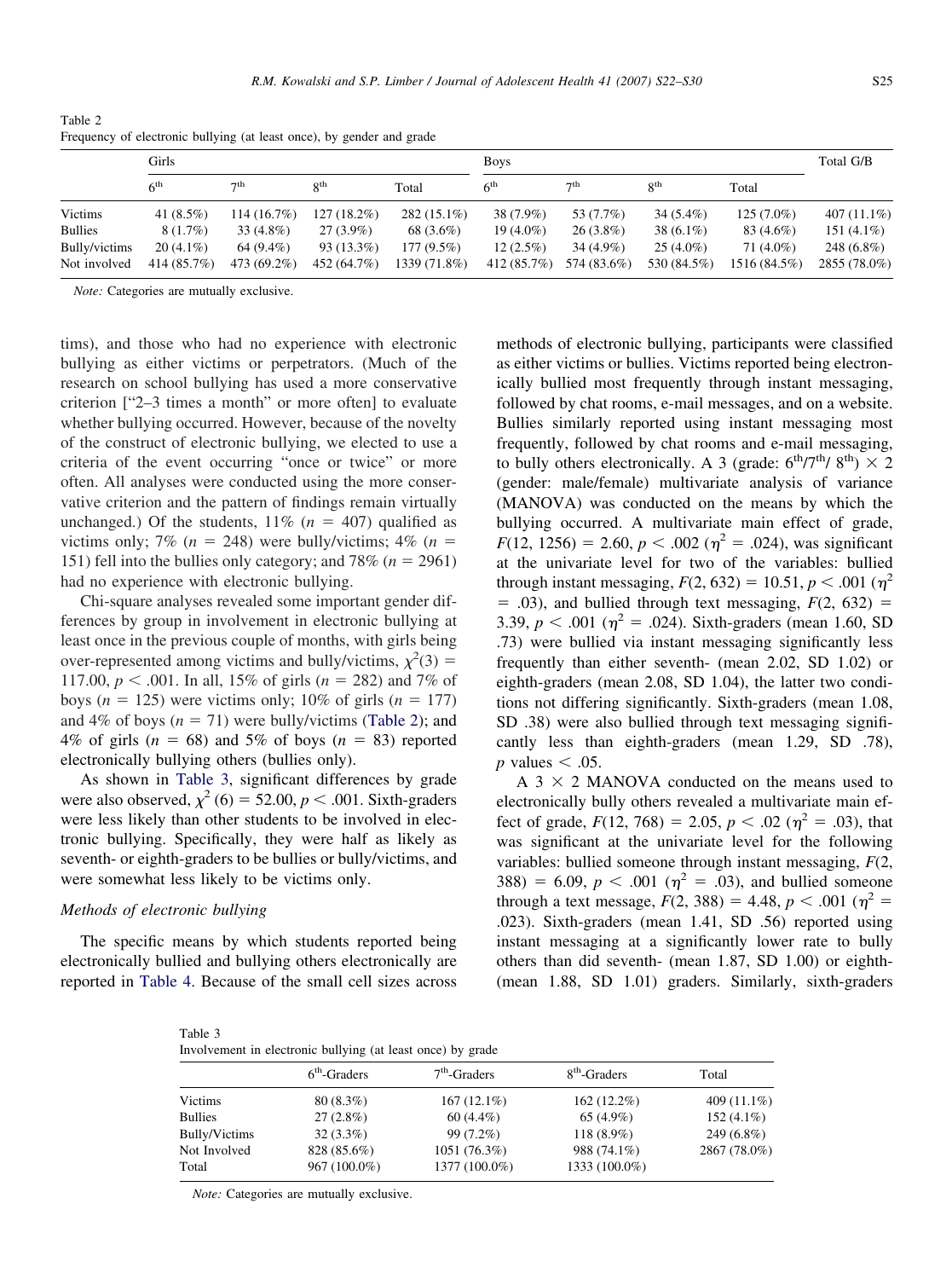<span id="page-4-0"></span>Table 4 Frequency and method of electronic victimization/bullying (at least once)

|                          | Girls           |                 |              |               | <b>Boys</b>     |                 |              |             | Total G/B     |
|--------------------------|-----------------|-----------------|--------------|---------------|-----------------|-----------------|--------------|-------------|---------------|
|                          | 6 <sup>th</sup> | 7 <sup>th</sup> | $R^{th}$     | Total         | 6 <sup>th</sup> | 7 <sup>th</sup> | $R^{th}$     | Total       |               |
| Electronic victimization |                 |                 |              |               |                 |                 |              |             |               |
| Bullied through          |                 |                 |              |               |                 |                 |              |             |               |
| instant messaging        | 38 (61.3%)      | 127 (69.8%)     | 162 (73.3%)  | 327 (70.3%)   | 20 (40.8%)      | 58 (65.9%)      | 38 (61.3%)   | 116 (58.0%) | 443 (66.6%)   |
| Bullied in a chat        |                 |                 |              |               |                 |                 |              |             |               |
| room                     | $17(27.4\%)$    | 48 (26.5%)      | $42(19.2\%)$ | $107(23.2\%)$ | 12(24.5%)       | 25(28.7%)       | 19 (31.1%)   | 56 (28.4%)  | 163 (24.7%)   |
| Bullied on a website     | $9(14.5\%)$     | 54 (29.8%)      | 52 (23.9%)   | 115 (24.9%)   | $10(20.4\%)$    | $15(17.0\%)$    | 14 (23.3%)   | 39 (19.8%)  | 154 (23.4%)   |
| Bullied through email    | 15 (24.2%)      | 51 (28.3%)      | 55 (25.0%)   | 121 (26.2%)   | $4(8.2\%)$      | 20 (22.7%)      | 14(23.3%)    | 38 (19.4%)  | 159 (24.2%)   |
| Bullied through text     |                 |                 |              |               |                 |                 |              |             |               |
| message                  | $5(8.1\%)$      | $29(16.1\%)$    | 34 (15.7%)   | 68 (14.8%)    | $1(1.0\%)$      | 13 (14.8%)      | 14 (23.3%)   | 28 (14.3%)  | 96 (14.7%)    |
| Bullied electronically   |                 |                 |              |               |                 |                 |              |             |               |
| in another way           | 7(11.7%)        | 32 (18.0%)      | 35 (16.2%)   | 74 (16.3%)    | $5(10.6\%)$     | $11(13.1\%)$    | $10(16.9\%)$ | 26(13.7%)   | $100(15.5\%)$ |
| Electronic bullying      |                 |                 |              |               |                 |                 |              |             |               |
| Bullied through          |                 |                 |              |               |                 |                 |              |             |               |
| instant messaging        | $9(32.1\%)$     | 57 (59.4%)      | 77 (63.6%)   | 143 (58.4%)   | 13 (40.0%)      | 32 (53.3%)      | 33 (52.4%)   | 78 (51.0%)  | 221 (55.5%)   |
| Bullied in a chat        |                 |                 |              |               |                 |                 |              |             |               |
| room                     | $7(25.0\%)$     | $21(22.0\%)$    | 22(18.3%)    | 50 (20.5%)    | $3(10.3\%)$     | 21 (35.0%)      | $18(28.6\%)$ | 42 (27.6%)  | 92(23.2%)     |
| Bullied on a website     | $2(7.1\%)$      | $16(16.5\%)$    | $17(14.2\%)$ | 35 (15.4%)    | 5(17.9%)        | $8(13.1\%)$     | $16(25.4\%)$ | 29 (19.1%)  | 64 $(16.1\%)$ |
| Bullied through email    | $7(25.0\%)$     | 18 (18.6%)      | 22(18.2%)    | 47 (19.1%)    | 3(10.7%)        | 13 (21.7%)      | $16(25.4\%)$ | 32 (21.2%)  | 79 (19.9%)    |
| Bullied through text     |                 |                 |              |               |                 |                 |              |             |               |
| message                  | $2(7.1\%)$      | 18 (18.6%)      | 21 (17.4%)   | 41 $(16.7%)$  | $1(3.6\%)$      | 11 $(18.3%)$    | $17(27.0\%)$ | 29 (19.2%)  | 70 (17.6%)    |
| Bullied electronically   |                 |                 |              |               |                 |                 |              |             |               |
| in another way           | $1(3.6\%)$      | 13 (13.4%)      | $15(12.4\%)$ | 29 (11.8%)    | $2(7.1\%)$      | 18 (30.0%)      | 14 (22.2%)   | 34 (22.5%)  | 63 (15.9%)    |

*Note:* Categories are not mutually exclusive. Participants in each sex and grade level could have been electronically bullied in multiple ways.

(mean 1.05, SD .23) used text messaging to electronically bully others less frequently than eighth-graders (mean 1.37, SD .92).

A multivariate interaction of grade and gender, *F*(12,  $768$ ) = 2.32, *p* < .007 ( $\eta^2$  = .04), was significant at the univariate level for bullying in a chat room,  $F(2, 388) =$ 3.74,  $p < .03$  ( $\eta^2 = .02$ ), and through e-mail,  $F(2, 388) =$ 3.16,  $p < .04$  ( $\eta^2 = .02$ ) [\(Figures 1](#page-5-0) and [2\)](#page-5-0). Across variables, sixth-grade boys show the greatest divergence from the other groups. In addition, relative to girls, boys show the greatest variation across grade levels. These findings are consistent with previous research showing that sixth-grade boys lag behind in their use of the Internet and related technologies [\[12\].](#page-7-0)

#### *Relationship between victim and perpetrator*

Both victims and bully/victims were electronically bullied most frequently by a student at school, followed by a stranger [\(Table 5\)](#page-6-0). More than half of bully/victims indicated they had been electronically bullied by a friend, whereas a little more than a quarter of the victims said they had been electronically bullied by a friend. More than 12% of victims and 16% of bully/victims reported that they had been electronically bullied by a sibling. Importantly, almost half (48%) did not know who had electronically bullied them. Perpetrators indicated that they electronically bullied another student at school most frequently, followed by a friend and strangers.

#### **Discussion**

The data suggest that, among middle school students, electronic bullying is a problem. Of the students, 11% had been electronically bullied at least once in the last couple of months; 7% were bully/victims; and 4% had electronically bullied someone else at least once in the previous 2 months. If anything, the statistics underestimate the true frequency of electronic bullying. Our survey assessed children's experiences with electronic bullying over the previous 2 months. It is quite possible that children may have had experience with electronic bullying, albeit not within the previous 2 months. In addition, because there is so little research on electronic bullying, targets may not have recognized that what they had experienced was actually a form of bullying.

On the one hand, the magnitude of the numbers is somewhat staggering. Collapsing across victims and bully/victims, a quarter of the female respondents had been electronically bullied within the last 2 months. On the other hand, the sheer frequency of use of electronic technologies by adolescents provides a context within which the statistics are, sadly, not all that surprising. Almost 50% of the teenage population use cell phones; 97% use the Internet, and a large proportion of these use it everyday [\[12\].](#page-7-0)

When discussing electronic bullying, questions are often raised regarding the degree to which victims and perpetrators of electronic bullying are the same as those involved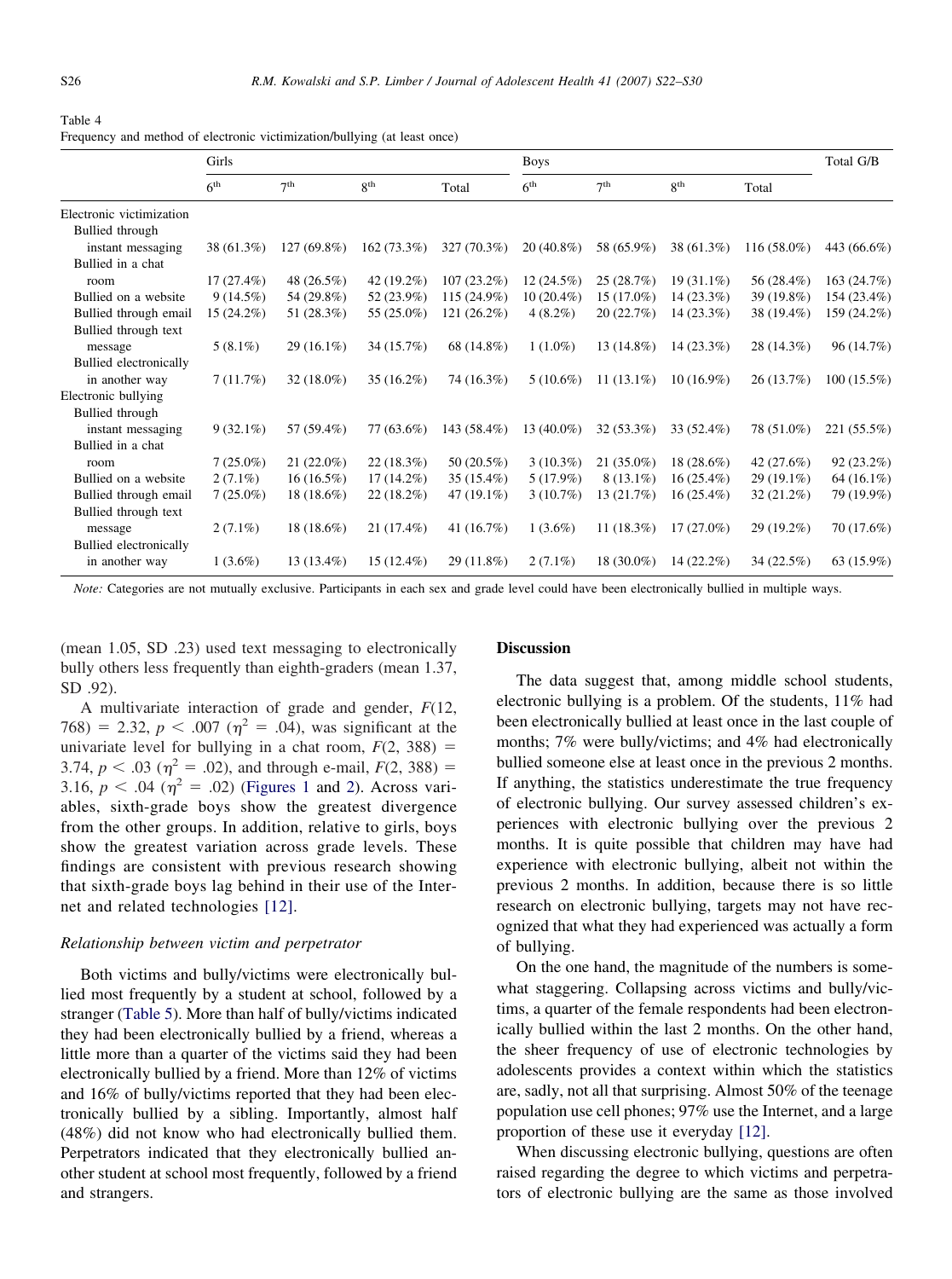<span id="page-5-0"></span>

Figure 1. Interaction of grade and gender on having bullied someone in a chat room.

with traditional bullying; data from Kowalski and Limber suggest that, to a degree, they are [\[27\].](#page-8-0) Among individuals *not* involved with traditional bullying as either victims or perpetrators, 6.4% were victims of electronic bulllying, 2.4% perpetrated electronic bullying, and 2.4% were electronic bully/victims [\[26\].](#page-8-0)

Electronic bullying has features that make it more appealing to some than traditional bullying. The ability to hide behind fake screen names or to steal someone else's screen name and communicate as that person provides people with the opportunity to communicate things they would be reticent to say to another's face. For socially anxious teens who



Figure 2. Interaction of grade and gender on having bullied someone through an e-mail message.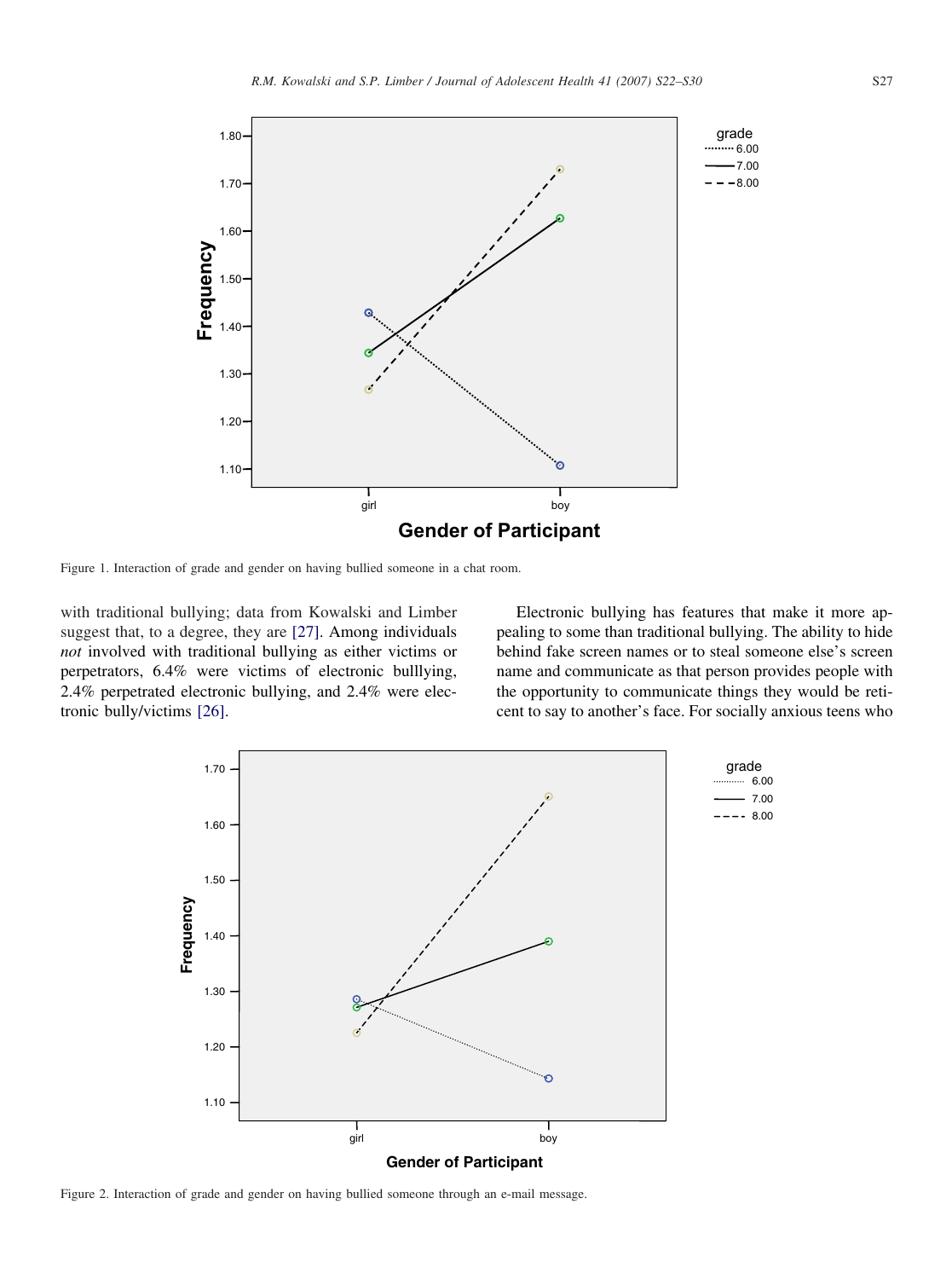<span id="page-6-0"></span>Table 5 Reports of relationship (at least once), by gender and grade

|                             | Girls           |                 |                 | <b>Boys</b>   |                 |                 |                 | Total G/B    |               |
|-----------------------------|-----------------|-----------------|-----------------|---------------|-----------------|-----------------|-----------------|--------------|---------------|
|                             | 6 <sup>th</sup> | 7 <sup>th</sup> | 8 <sup>th</sup> | Total         | 6 <sup>th</sup> | 7 <sup>th</sup> | 8 <sup>th</sup> | Total        |               |
| Victims' reports with bully |                 |                 |                 |               |                 |                 |                 |              |               |
| Brother or sister           | $5(12.2\%)$     | $12(10.8\%)$    | $17(13.4\%)$    | $34(12.1\%)$  | 2(5.7%)         | $9(17.3\%)$     | $5(15.2\%)$     | $16(12.8\%)$ | 50 (12.3%)    |
| Friend                      | $8(19.5\%)$     | 32 (28.8%)      | 41 (32.5%)      | 81 (28.7%)    | $5(14.3\%)$     | $22(42.3\%)$    | $4(12.1\%)$     | 31 (24.8%)   | 112 (27.5%)   |
| Another student at school   | $15(36.6\%)$    | 62(55.4%)       | 63 $(50.4\%)$   | 140 (49.6%)   | 13 (37.1%)      | 27 (51.9%)      | $10(30.3\%)$    | 50 (40%)     | 190 (46.7%)   |
| Stranger                    | 13 (31.7%)      | 52 (45.6%)      | 65(51.6%)       | $130(46.1\%)$ | 18 (47.4%)      | 25 (47.2%)      | 12 (36.4%)      | 55 (44%)     | 185(45.5)     |
| Someone else                | 3(7.7%)         | $12(10.9\%)$    | 17(13.7%)       | $32(11.3\%)$  | $3(8.6\%)$      | $7(14.0\%)$     | $2(5.9\%)$      | $12(9.6\%)$  | 44 (10.8%)    |
| Bully/victims' report with  |                 |                 |                 |               |                 |                 |                 |              |               |
| bully                       |                 |                 |                 |               |                 |                 |                 |              |               |
| Brother or sister           | $6(30.0\%)$     | $7(10.9\%)$     | $11(12.1\%)$    | 24 (13.6%)    | 2(16.7%)        | $8(24.2\%)$     | $6(25.0\%)$     | 16(22.5%)    | 40 $(16.1\%)$ |
| Friend                      | $7(35.0\%)$     | 33 (51.6%)      | 53 (58.2%)      | 93 (52.5%)    | $4(33.3\%)$     | $17(50.0\%)$    | 14 (60.9%)      | 35 (49.3%)   | 128 (51.6%)   |
| Another student at school   | $10(52.6\%)$    | 40 $(62.5\%)$   | 63 (68.5%)      | 113(64%)      | $4(33.3\%)$     | $16(48.5\%)$    | 20(83.3%)       | 40 (56.3%)   | 153 (61.7%)   |
| Stranger                    | $10(50.0\%)$    | 35 (54.7%)      | 53 (57.0%)      | 98 (55.4%)    | 5(41.7%)        | $16(47.1\%)$    | $15(60.0\%)$    | 36 (31.5%)   | 134 (54.0%)   |
| Someone else                | $2(10.5\%)$     | $15(23.8\%)$    | $12(13.2\%)$    | $29(16.4\%)$  | $2(18.2\%)$     | $5(15.2\%)$     | 5(22.7%)        | $12(16.9\%)$ | 41 (16.5%)    |
| Bully report with victim    |                 |                 |                 |               |                 |                 |                 |              |               |
| Brother or sister           | $0(0.0\%)$      | $1(3.0\%)$      | $6(22.2\%)$     | $7(10.3\%)$   | $1(5.3\%)$      | $5(19.2\%)$     | $2(5.3\%)$      | $8(9.6\%)$   | $15(9.9\%)$   |
| Friend                      | $1(12.5\%)$     | $6(18.0\%)$     | $7(25.9\%)$     | $14(20.6\%)$  | $4(21.1\%)$     | $6(23.1\%)$     | 10(26.3%)       | $20(24.1\%)$ | 34 (22.5%)    |
| Another student at school   | 2(25%)          | 9(27.3%)        | $6(22.2\%)$     | $17(25.0\%)$  | $7(36.8\%)$     | $9(34.6\%)$     | 11 (28.9%)      | $27(32.5\%)$ | 44 (29.1%)    |
| Stranger                    | 3(37.5%)        | $4(12.1\%)$     | $4(14.8\%)$     | $11(16.2\%)$  | $3(15.8\%)$     | $11(42.3\%)$    | $8(21.1\%)$     | 22(26.5%)    | 33 (21.9%)    |
| Someone else                | $0(.0\%)$       | $0(.0\%)$       | $2(7.4\%)$      | $2(2.9\%)$    | $2(10.5\%)$     | $6(23.1\%)$     | $1(2.6\%)$      | $9(10.8\%)$  | 11(7.3%)      |

*Note:* Categories are not mutually exclusive. Participants in each gender and grade level could have been electronically bullied by more than one other person.

may have been victims of traditional bullying, the Internet and related technologies provide a forum within which to communicate without fear and to perhaps seek revenge on traditional bullying perpetrators. Finally, the venue of cyber space, where victim and perpetrator cannot see each other, may lead some perpetrators to remain unconvinced that they are actually harming their target. Thus, they can protect themselves from the knowledge that they are doing anything wrong.

Importantly, the data highlight gender differences in the frequency of electronic bullying, with girls outnumbering boys. This is consistent with girls tending to rely on more indirect forms of aggression relative to boys [\[24,28\].](#page-8-0) In addition, researchers have suggested that the Internet affords girls an opportunity to establish and maintain relationships independently of concerns with how others may be perceiving and evaluating their physical characteristics [\[29,30\].](#page-8-0)

Fewer gender differences were observed across the methods used to electronically bully. The most frequently reported methods were instant messaging, chat rooms, websites, and on e-mail. These findings are consistent with those in the Pew report, showing that the Internet technologies most likely to be used by adolescents include instant messaging and e-mail [\[12\].](#page-7-0) Grade differences were observed for young people's use of instant messages and text messages as means to be bullied, with sixth-graders reporting the least victimization. Interestingly, the Pew report also found that girls, particularly in the 15–17-year-old age range, use e-mail at a much higher percentage than boys, a finding that may be reflected in our data showing that sixth-grade boys seemed to differ most markedly from the other participants.

That grade differences were observed across methods is not altogether surprising. As children move through middle school, they spend more time on computers and related technologies (e.g., PDAs), and they become more skilled at their use. With age, they are also more likely to begin participating in social network sites, such as Facebook and Xanga, all likely places for electronic bullying to occur.

One of the most problematic issues of electronic bullying relative to traditional bullying is the anonymity involved with electronic bullying. In our sample, almost half of the victims of electronic bullying did not know the identity of the person(s) who electronically bullied them. This is problematic for several reasons. First, the victim has no way of knowing whether the electronic bullying is being perpetrated by one or a group of individuals. Second, the enemy we know is often less frightening than the enemy we do not know. Not knowing the identity of the electronic bully may leave a child wondering if each person he or she meets was potentially the perpetrator. As noted earlier, for the perpetrators, anonymity may provide a cover, a "cloak of invisibility," under which they will communicate things that they would not say if their identity were known [\[31\].](#page-8-0)

These findings have implications for children, parents, and educators. Given the frequency of electronic bullying, children, parents, and school personnel need to become more aware of what electronic bullying is, how to help to prevent it, and how to address electronic bullying that has occurred [\[4,15,32,33\].](#page-7-0) School administrators should work to educate students, teachers, and staff about electronic bully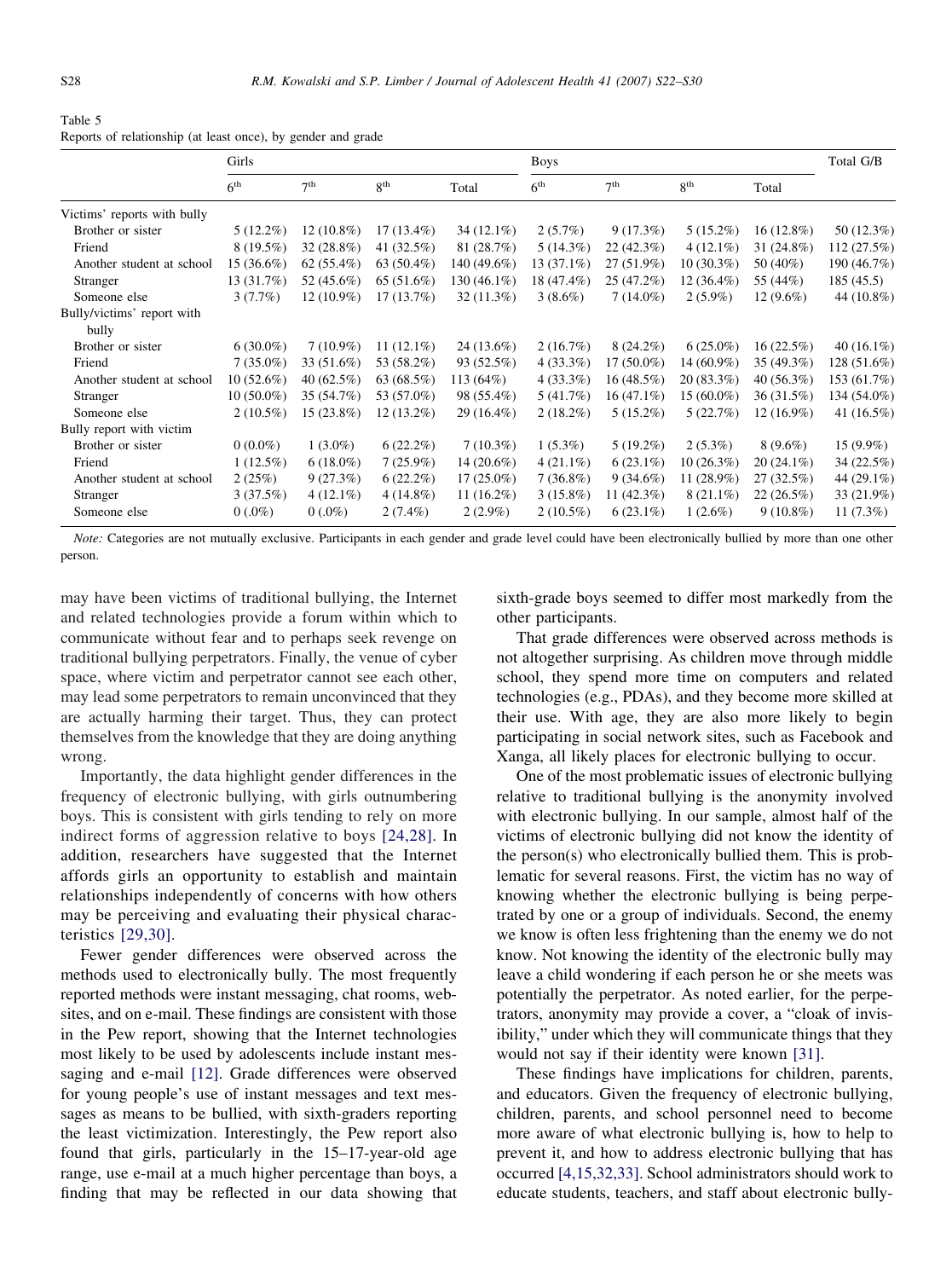<span id="page-7-0"></span>ing, its dangers, and what to do if it is suspected. They also should ensure that school rules and policies related to bullying include electronic bullying. Suspected instances of electronic bullying should be investigated immediately. Those that involve threats of physical harm or other illegal behavior should be reported immediately to the police.

Parents also should be proactive in discussing electronic bullying with their children [\[33\].](#page-8-0) Data from focus group interviews show that adolescents are reluctant to report instances of electronic bullying that do not involve death threats for fear their parents will restrict their time on the Internet or cell phones or discover information that the adolescents themselves have posted on the Internet [\[33\].](#page-8-0) Given this, parents need to set developmentally appropriate guidelines for children's use of the Internet and other cyber technologies and maintain open communication with their children regarding their use. They should regularly discuss appropriate steps to take if children or youth experience or witness electronic bullying or threats.

Our focus was on electronic bullying among middle school children, because this is when traditional bullying is quite prevalent and because earlier research has suggested an increase in the use of electronic technologies during these ages. However, future research should focus on a wider range of ages, from elementary school through high school. Furthermore, although our sample was drawn from several areas around the country, random sampling was not used. The relative homogeneity of our sample (particularly in terms of race and ethnicity) leaves open the possibility that other samples of children may experience electronic bullying differently than those in our study.

More detailed research is needed to explore the venues (e.g., social networking sites) through which electronic bullying occurs, the content of electronic bullying episodes, and the context in which the behavior takes place. For example, as our research suggests that a relatively large percentage of "friends" (and, to a lesser extent, siblings) were perpetrators of cyberbullying, it will be important to explore further the extent to which these behaviors are indeed indicators of intentional aggression via electronic sources or something less intentional and potentially less serious.

As one of the early studies in this area, this study examined overall prevalence rates of electronic bullying. However, an important next stage will be to examine how often students report electronic bullying, to whom they report, and with what effect. How do parents respond when their children confide in them or when they find out through other means that their child is involved in electronic bullying as either the victim or the perpetrator? What role do schools have in designing interventions to educate students about electronic bullying and to intervene on behalf of targets of electronic bullying? Finally, this research did not examine the effects of electronic bullying on the victim or the perpetrator—variables that need research attention.

In conclusion, electronic bullying represents a problem of significant magnitude. Although it would seem that one could apply what is known about traditional bullying to the electronic world, this is not entirely the case. For example, unlike traditional bullying in which boys are more likely to be the perpetrators, girls electronically bully and are electronically bullied more than boys. Unlike traditional bullying in which the perpetrator usually is known to his or her victims, our findings suggest that about half of children who are bullied electronically do not know the identity of the perpetrators. Unlike traditional bullying, in which the audience of bystanders usually consists of a handful of children or youth who are physically present to witness the bullying, the potential audience of bystanders and observers of electronic bullying is limitless. As children's use of electronic communications technologies is unlikely to wane in coming years, continued attention to electronic bullying (and other cyber threats) is critical.

#### **Acknowledgment**

The authors thank Melinda Keith for helpful comments on an earlier version of this manuscript.

#### **References**

- [1] Limber SP. Peer victimization: The nature and prevalence of bullying among children and youth. In: Dowd N, Singer DG, Wilson RF, eds. Handbook of Children, Culture, and Violence. Beverly Hills: Sage Publications, 2006, 313–32.
- [2] Nansel TR, Overpeck M, Pilla M, et al. Bullying behavior Among U.S. youth: Prevalence and association with psychosocial adjustment. JAMA 2001;285:2094–2100.
- [3] Olweus D. Bullying at School: What We Know and What We Can Do. Cambridge, MA: Blackwell, 1993.
- [4] Health Resources and Services Administration. Take a Stand. Lend a Hand. Stop Bullying Now. Available at: [http://www.stopbullyingnow.](http://www.stopbullyingnow.hrsa.gov/adult/indexAdult.asp?Area=cyberbullying) [hrsa.gov/adult/indexAdult.asp?Area](http://www.stopbullyingnow.hrsa.gov/adult/indexAdult.asp?Area=cyberbullying)=cyberbullying.
- [5] Keith S, Martin ME. Cyber-bullying: Creating a culture of respect in a cyber world. Children and Youth 2005;13:224–8.
- [6] Patchin JW, Hinduja S. Bullies move beyond the schoolyard: A preliminary look at cyberbullying. Youth Violence and Juvenile Justice 2006;4:148–69.
- [7] Shariff S, Gouin R. Cyber dilemmas: Gendered hierarchies, free expression, and cyber-safety in schools. Available at: [http://www.oii.ox.ac.](http://www.oii.ox.ac.uk/research/cybersafety/extensions/pdfs/papers/shaheen_shariff.pdf) [uk/research/cybersafety/extensions/pdfs/papers/shaheen\\_shariff.pdf.](http://www.oii.ox.ac.uk/research/cybersafety/extensions/pdfs/papers/shaheen_shariff.pdf) Accessed January 15, 2005.
- [8] Batheja A. Cyber bullies' torments have much wider reach. Miami Herald, August 24, 2004.
- [9] Harmon A. Internet Gives Teenage Bullies Weapons to Wound From [Afar.](http://www.nytimes.com/2004/08/26/education) [Available](http://www.nytimes.com/2004/08/26/education) [at:](http://www.nytimes.com/2004/08/26/education) [http://www.nytimes.com/2004/08/26/education.](http://www.nytimes.com/2004/08/26/education) Accessed August 26, 2004.
- [10] Miller M. Bullying in schools cannot be tolerated. Basco Times. Pasco Times, November 17, 2004.
- [11] Paulson A. With the Click of a Key, Bullies Are Humiliating Their Peers. What Are Schools Doing to Tame This Behavior? Available at: [http://](http://www.csmonitor.com/2003/1230/p11s01-legn.htm) [www.csmonitor.com/2003/1230/p11s01-legn.htm.](http://www.csmonitor.com/2003/1230/p11s01-legn.htm) Accessed December 30, 2003.
- [12] Lenhart A, Maddeen M, Hitlin P. Pew Internet & American Life Project: Teens and Technology: Youth Are Leading the Transition to a Fully